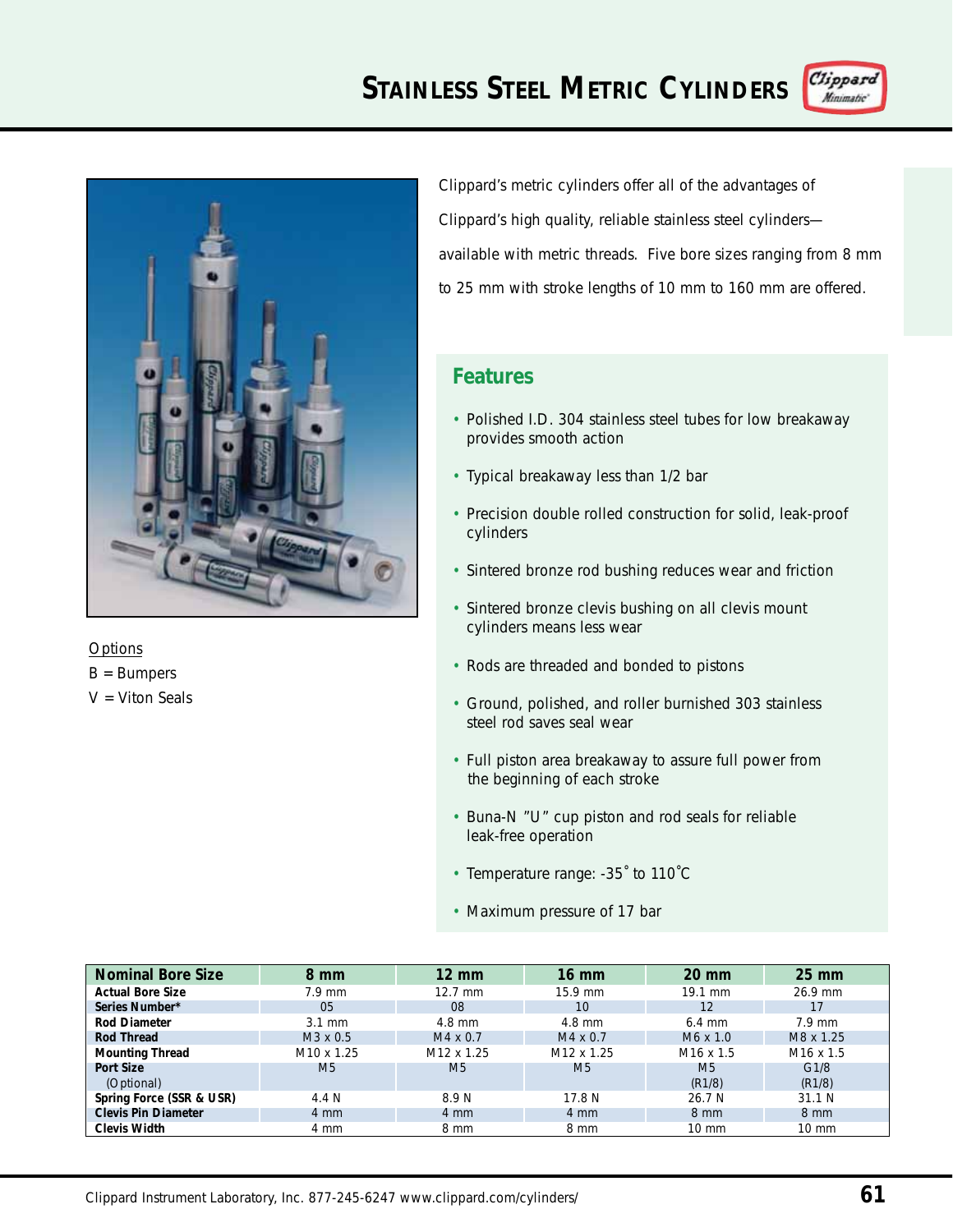



**62** Clippard Instrument Laboratory, Inc. 877-245-6247 www.clippard.com/cylinders/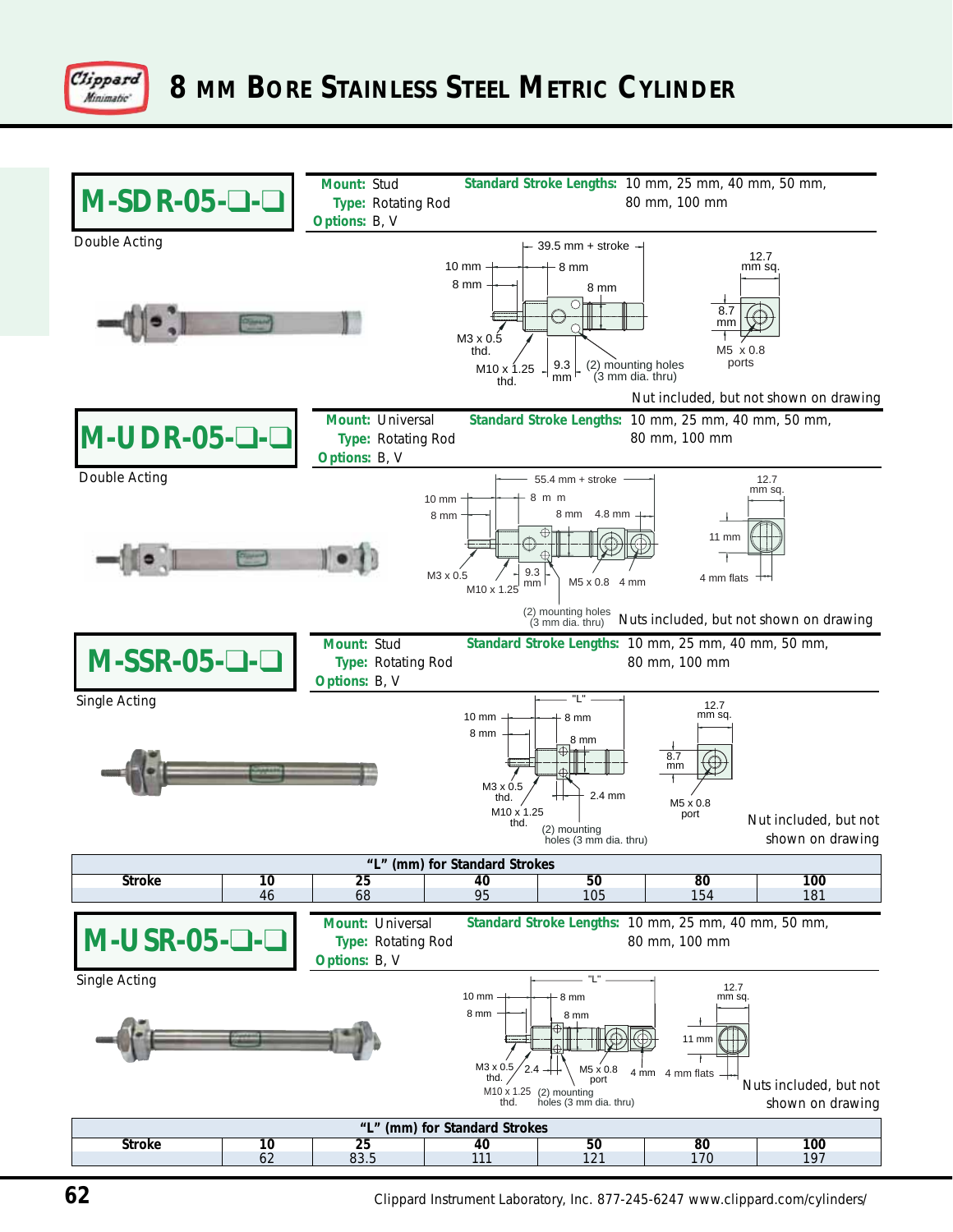

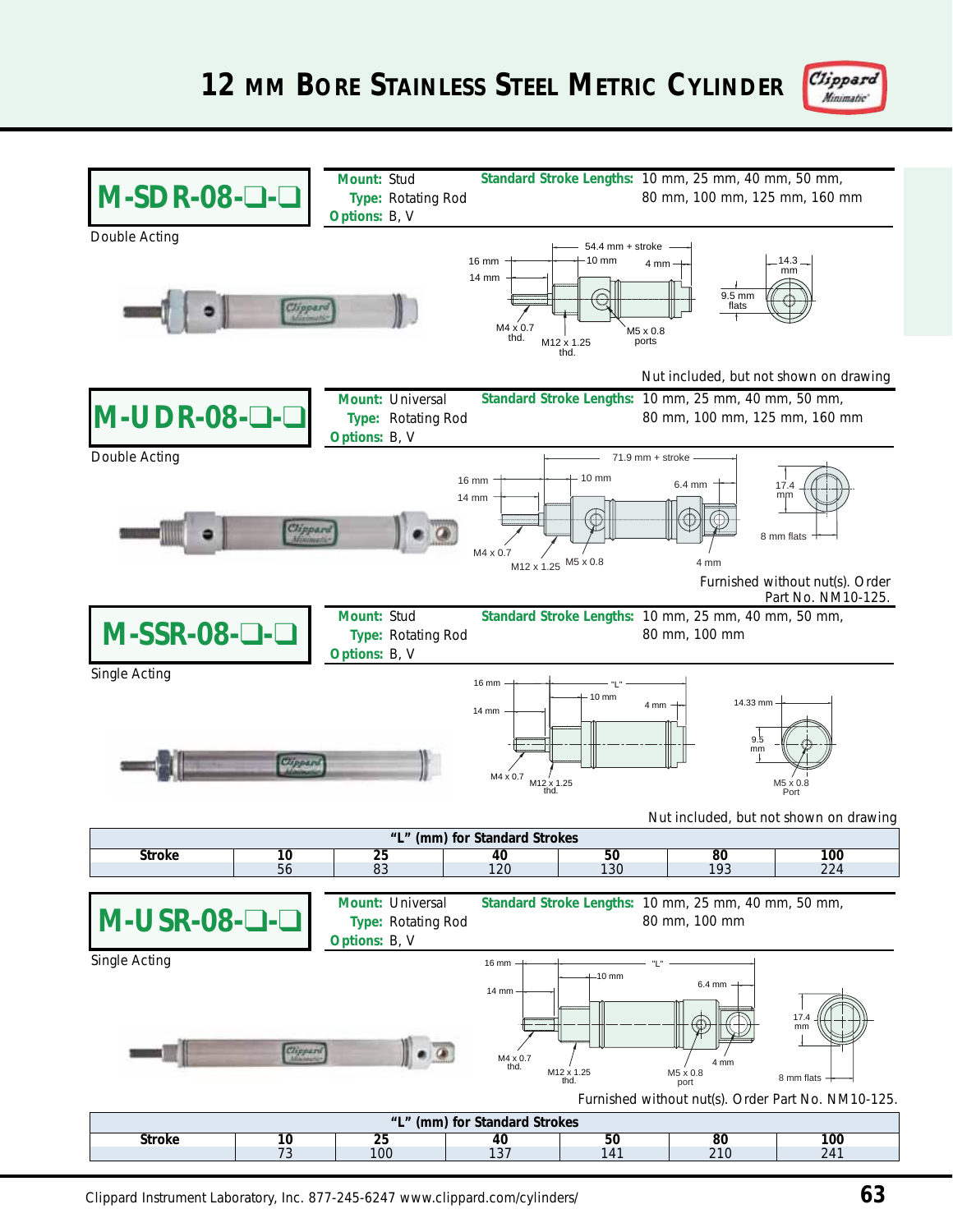



**64** Clippard Instrument Laboratory, Inc. 877-245-6247 www.clippard.com/cylinders/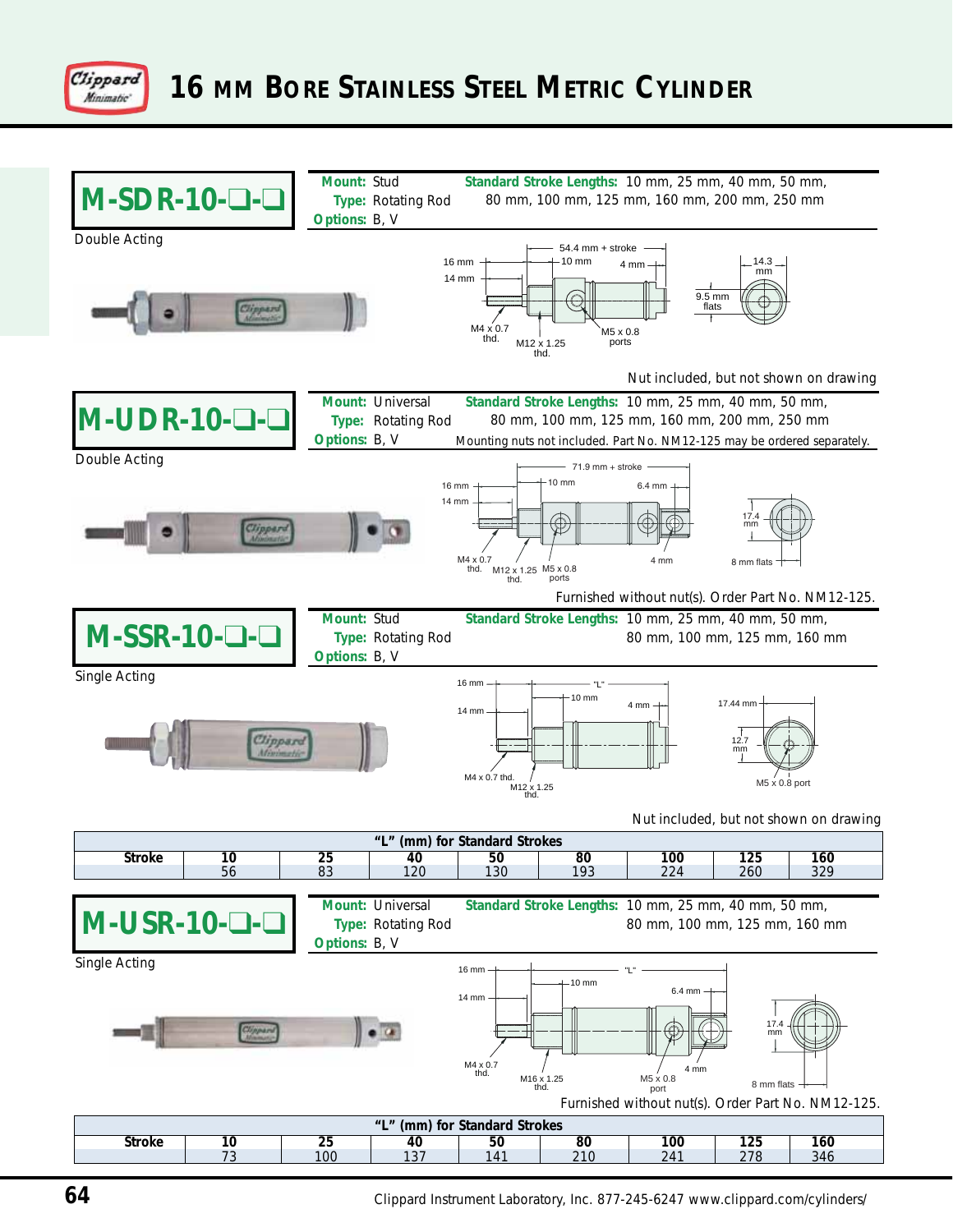